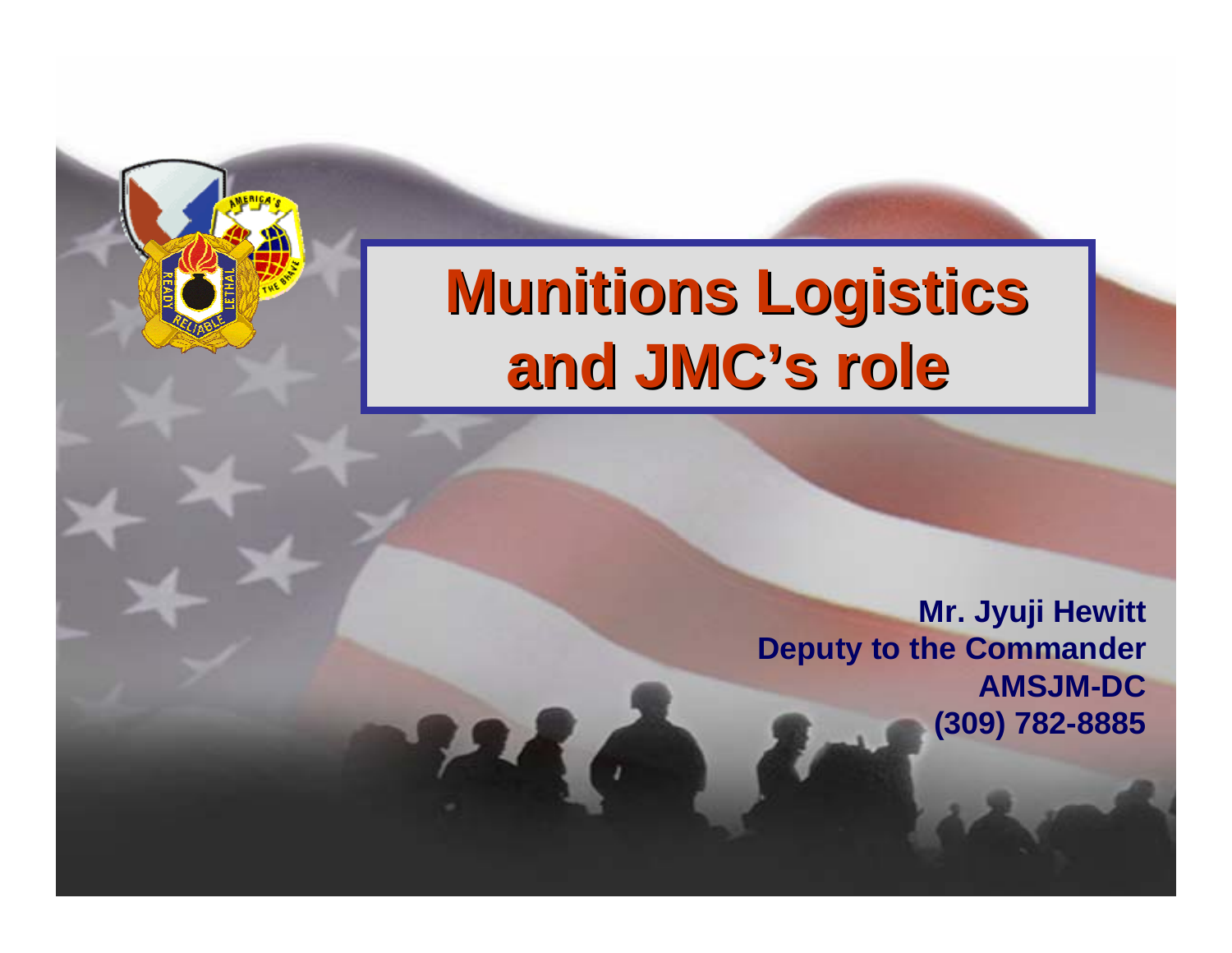# **Supplying the Warfighter**

- 9 **Supply chain** 9 **Cross level retail**
- 9 **Redistribute OCONUS assets**
- 9 **ARFORGEN**
- 9 **Prepositioned assets**



**Leaning Forward to support operational ammunition requirements**

2 of 8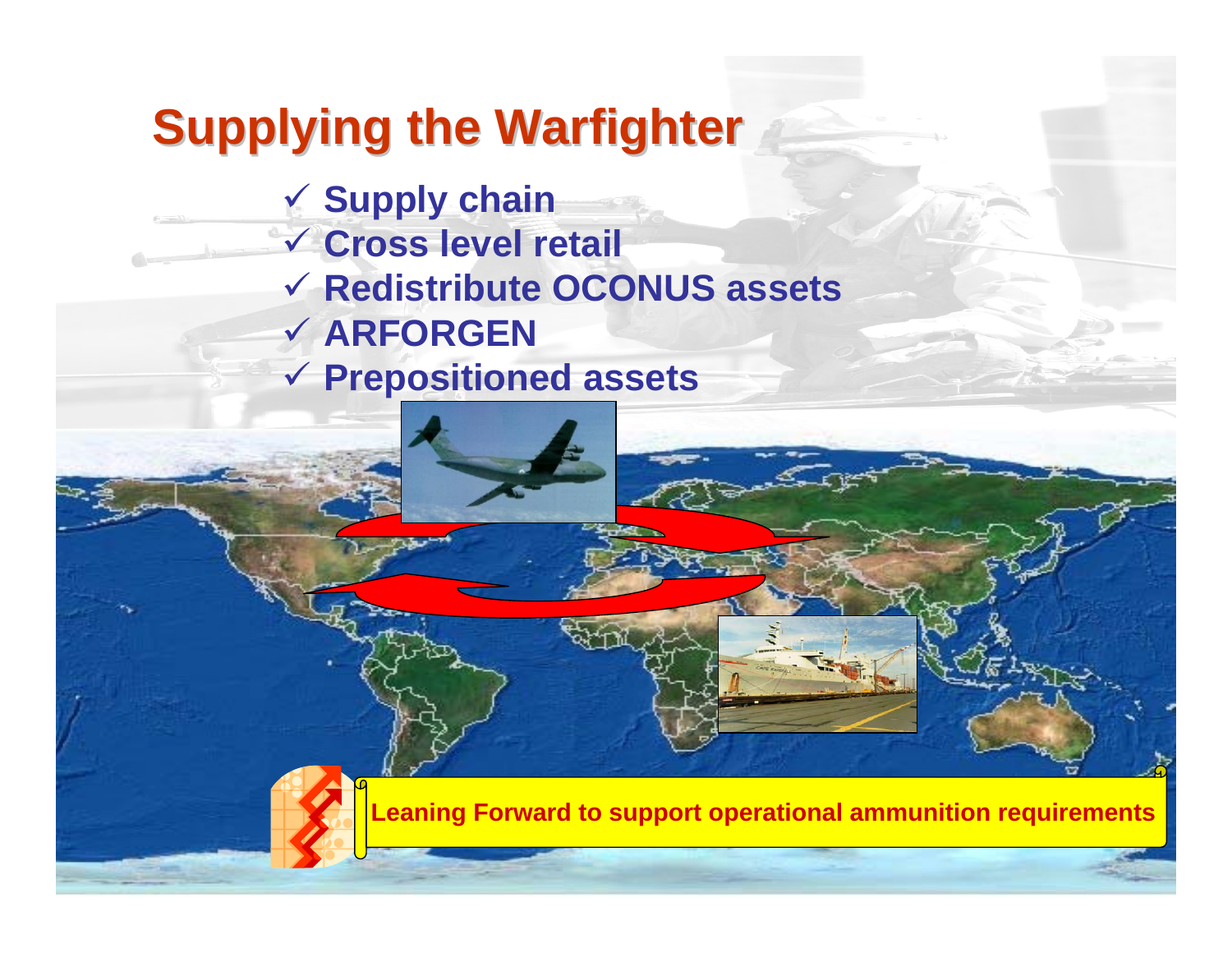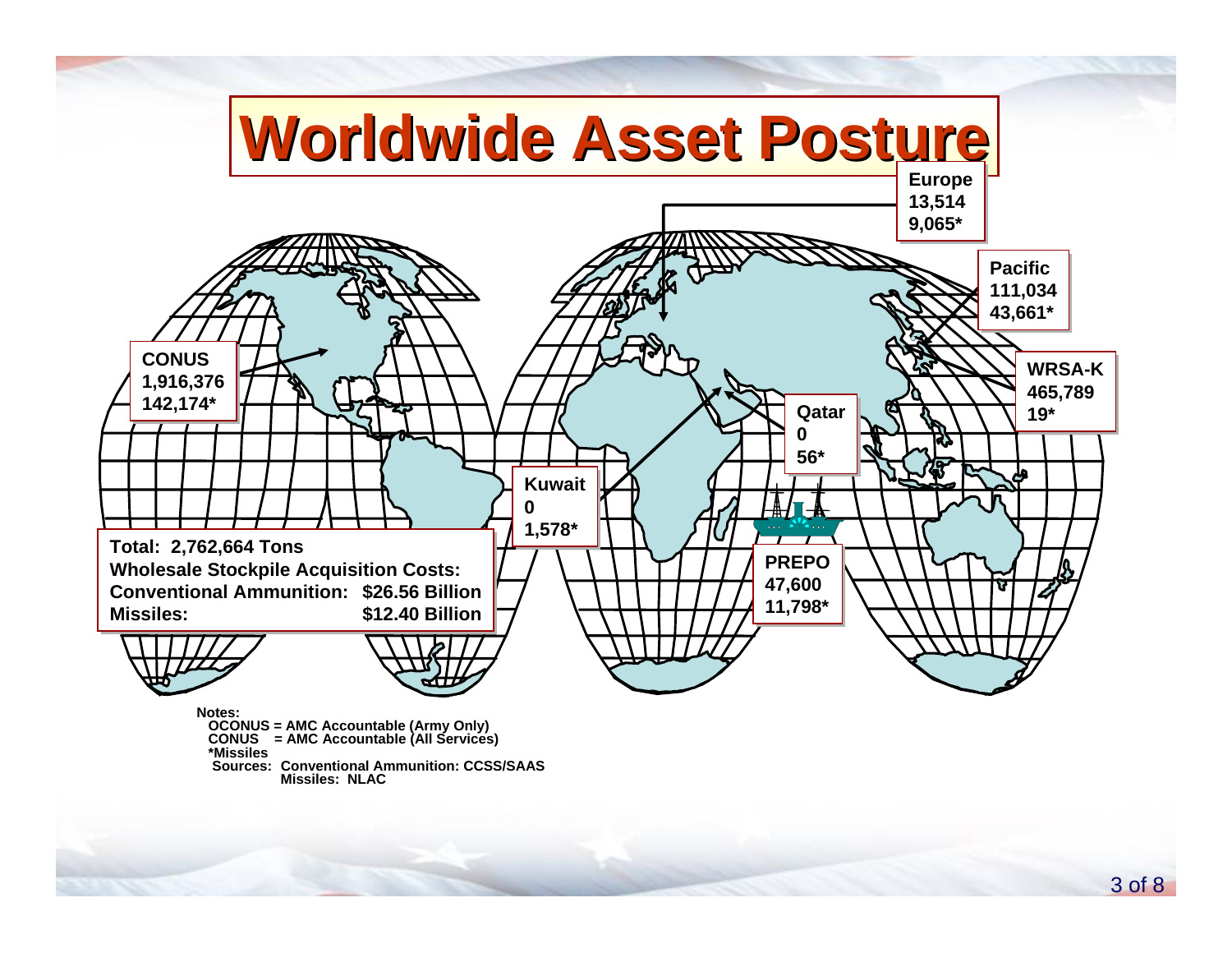#### **Primary ILS Project Objectives and Deliverables Primary ILS Project Objectives and Deliverables** (JMC – George Group Team Effort)

- **Primary objectives:**
- **Creation of an integrated logistics strategic framework to improve munitions logistics efficiency while maintaining or improving** 
	- **readiness**
	- **Taking another large step toward a Supply Chain strategy that integrates munitions production and logistics**



- **Deliverables: Codification of ILS Framework in a 'play-book' to guide key operational and strategic decisions**
	- **Network sizing and structure**
	- **Ammo positioning**
	- **Workloading**
	- **Project roadmap toward development of a larger Integrated Supply Chain Strategy**
	- **Listing of recommended LSS projects**





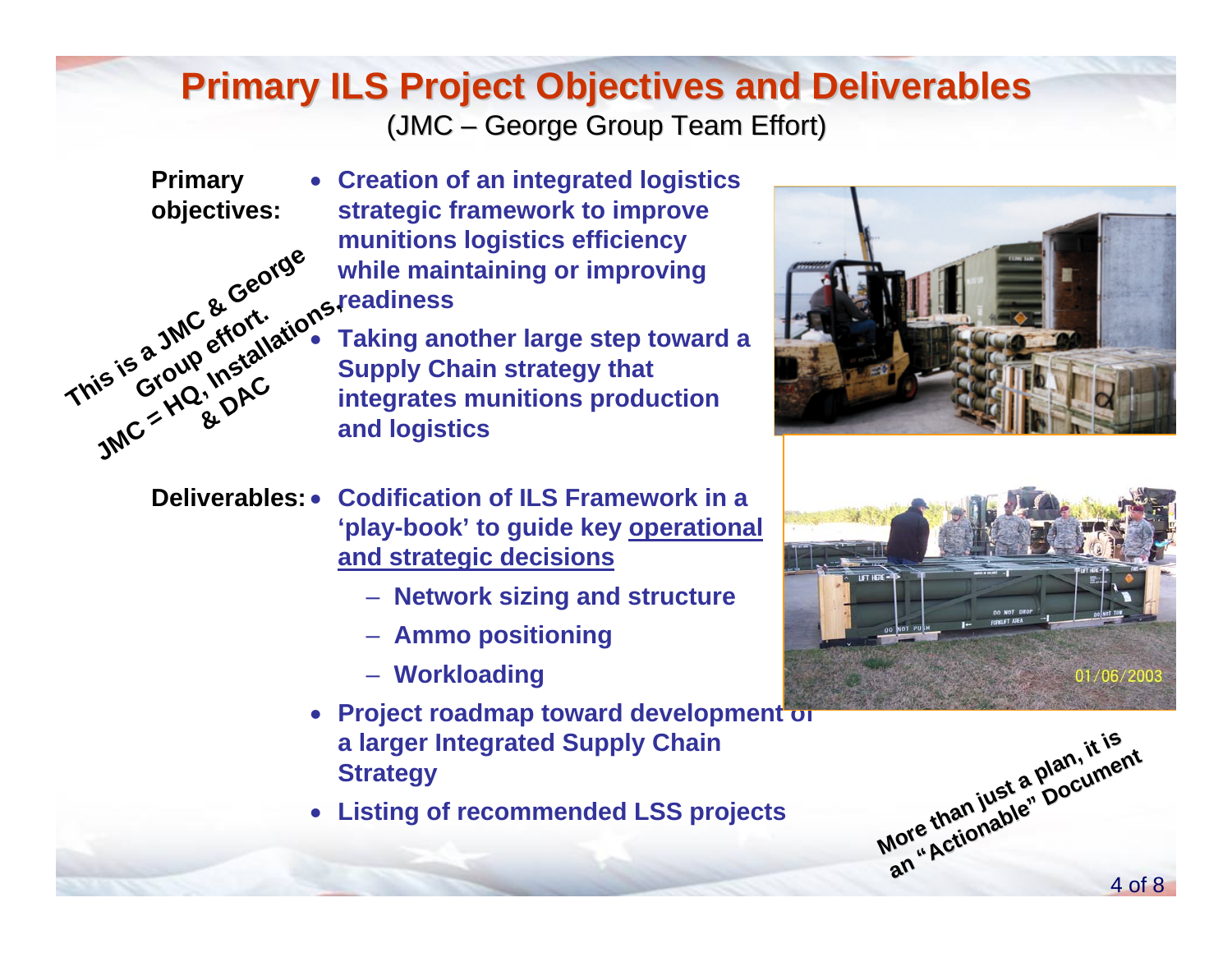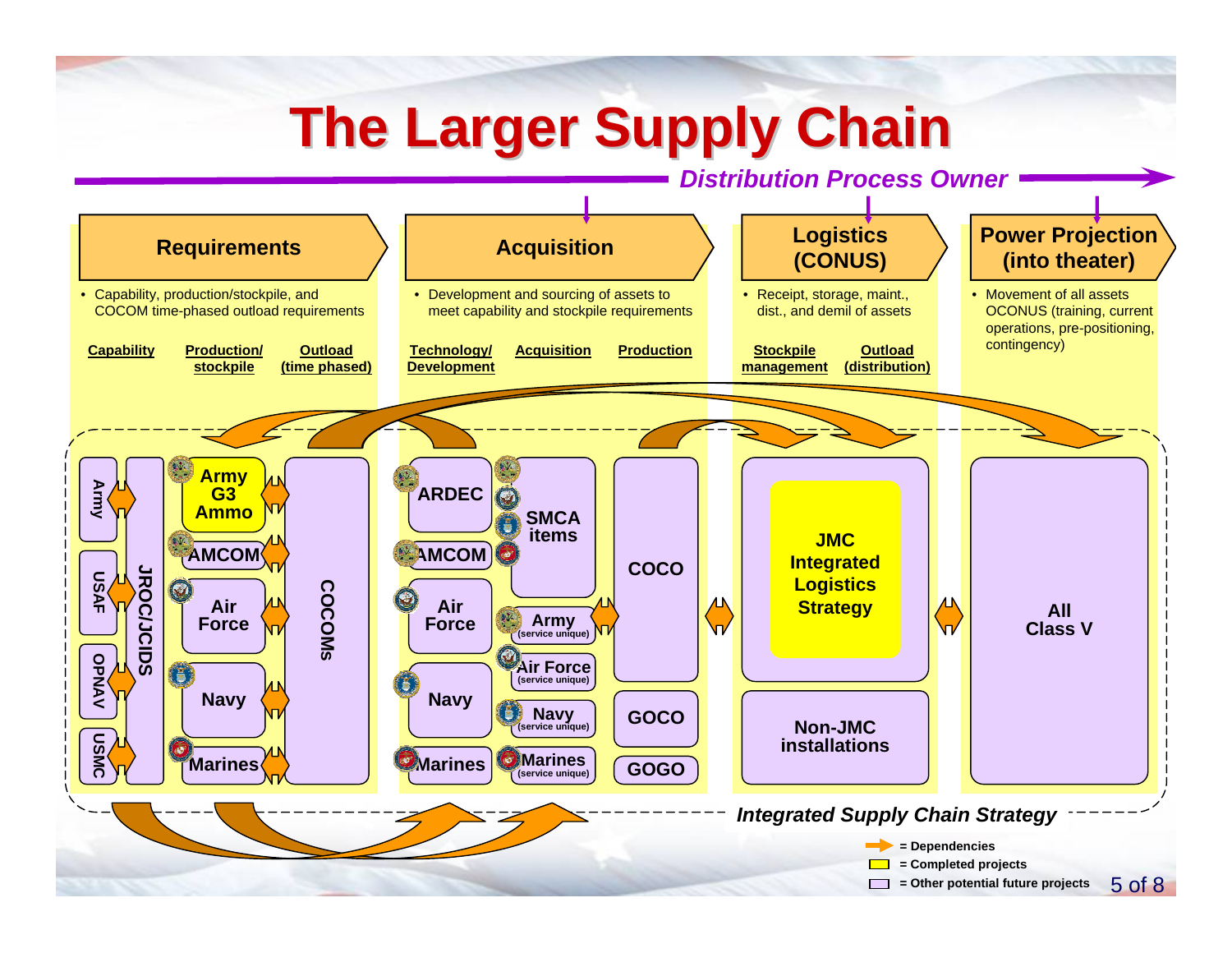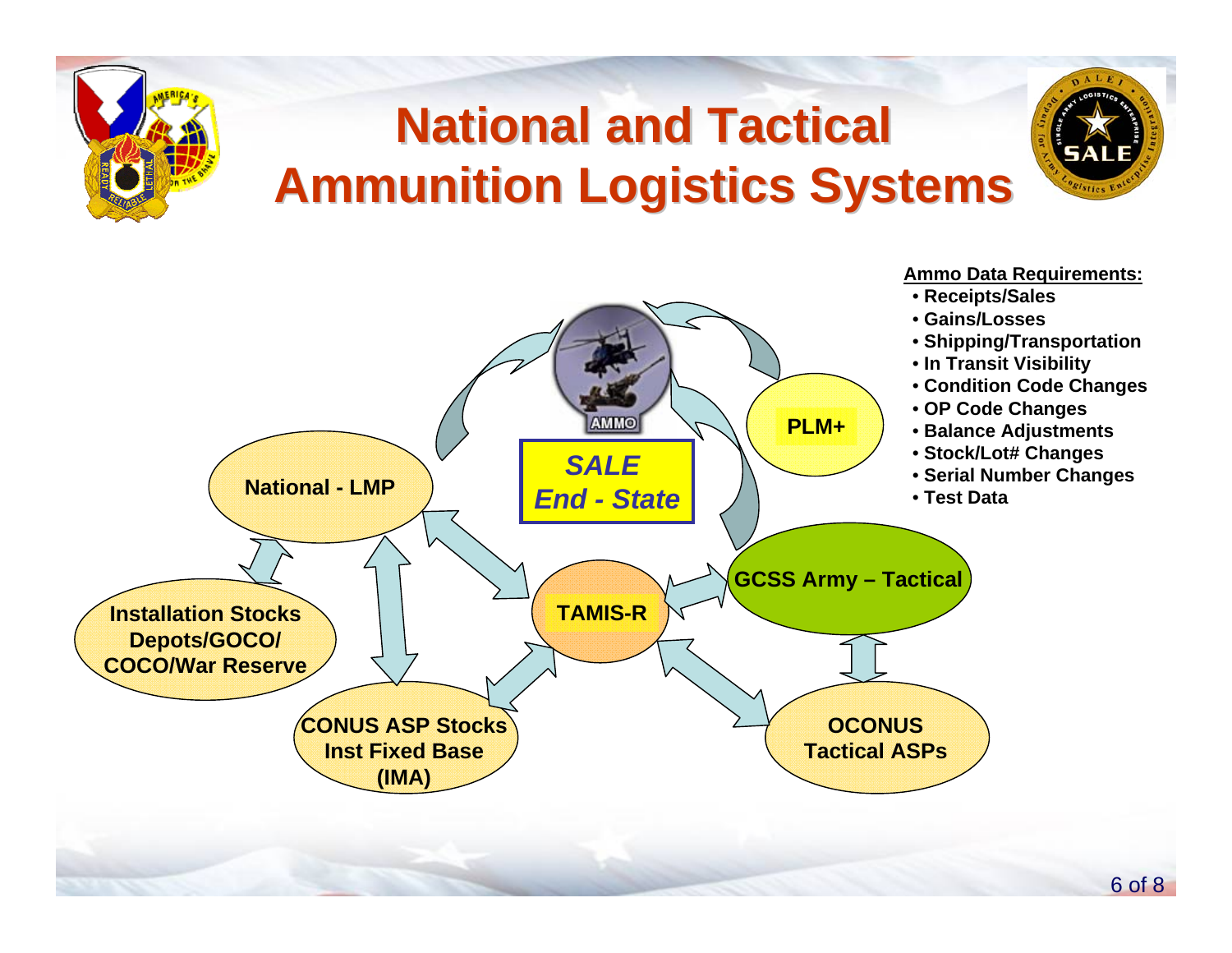## **Munitions Readiness Assessment Munitions Readiness Assessment**

### **"S" On Hand On Hand**